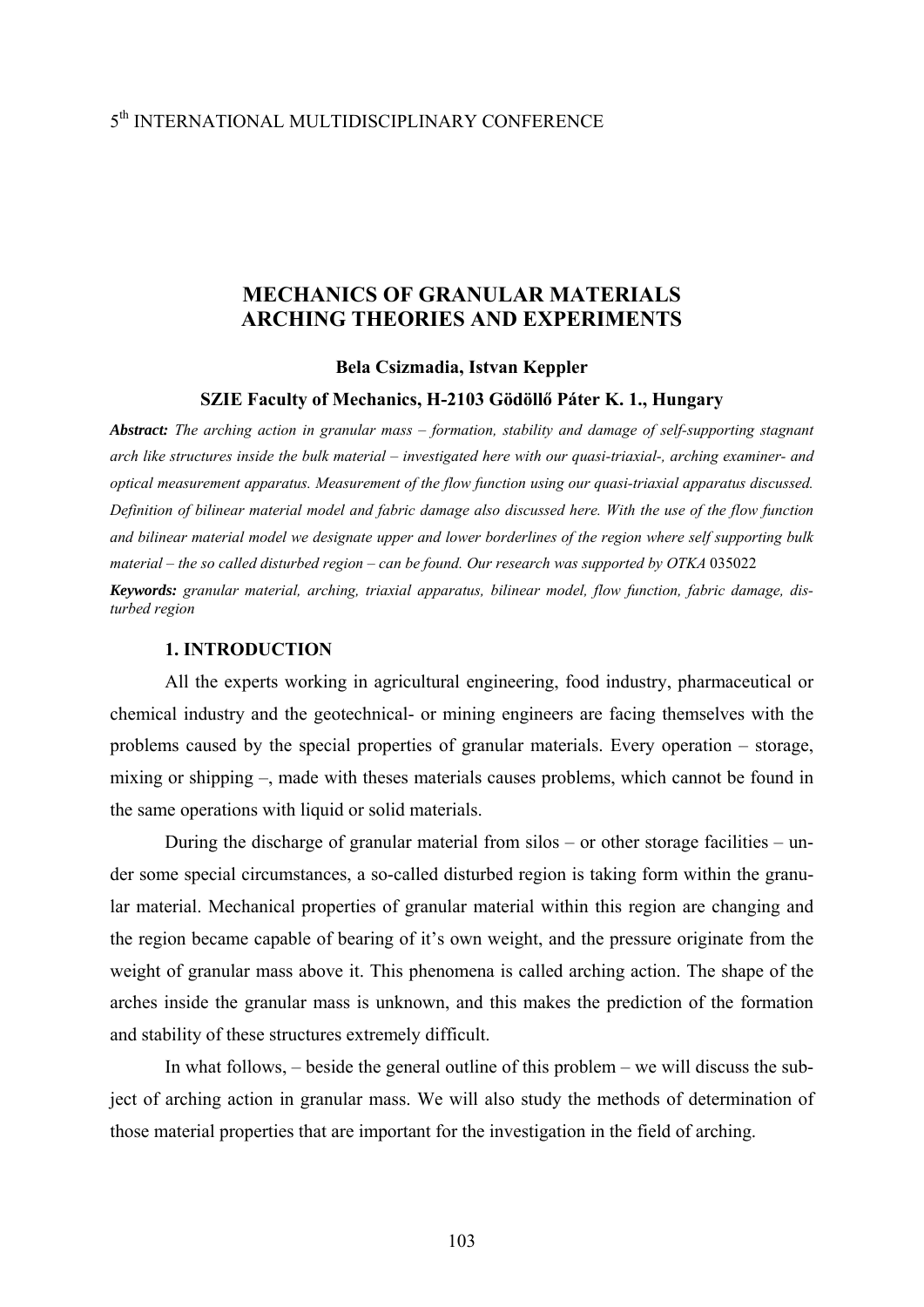#### **2. FAILURE CRITERIONS**

To determine the stresses within the disturbed region – or the arch –, we have to measure the granular materials material- and failure properties.

## **2.1. Quasitriaxial measurement apparatus**

 The load acting on a prismatic sample inside the granular mass is triaxial. The vertical load is caused by the granular mass above the specimen. The reason of the horizontal load is that the material lying in the prism's neighbourhood prohibits the sidelong movement of the prismatic specimens horizontal boundary. The reason of this can be the silo wall (which has a sort of stiffness), or the neighbourhood of the specimen. It is obvious that we need to use triaxial apparatus, to determine the material constants and failure criterions of granular material.

The classical triaxial testing apparatus uses cylindrical specimen. The vertical load and the horizontal pressure can be adjusted by the user.

 We developed a quasi-triaxial measurement apparatus, which is capable to model the real circumstances better like the classical one. In our apparatus, the horizontal pressure acting on the prismatic specimen is caused by the wall, which has variable spring constant. This side force is measurable. However, the magnitude of these forces is not controlled by the researcher, but evolves because of the (adjustable) rigidity of the side wall.



#### *Fig. 1: Quasi-triaxial apparatus*

 The vertical force is generated by an electric motor, rotating a spiral shaft with a plate on its end. The side wall can be supported with springs, having variable spring constants.

 The forces acting on the top and sides of the specimen can be measured with gauges having known spring constant, or gauges that supposed to be rigid. The electronic signals coming from the gauges are processed with the use of HBM Hottinger measurement system.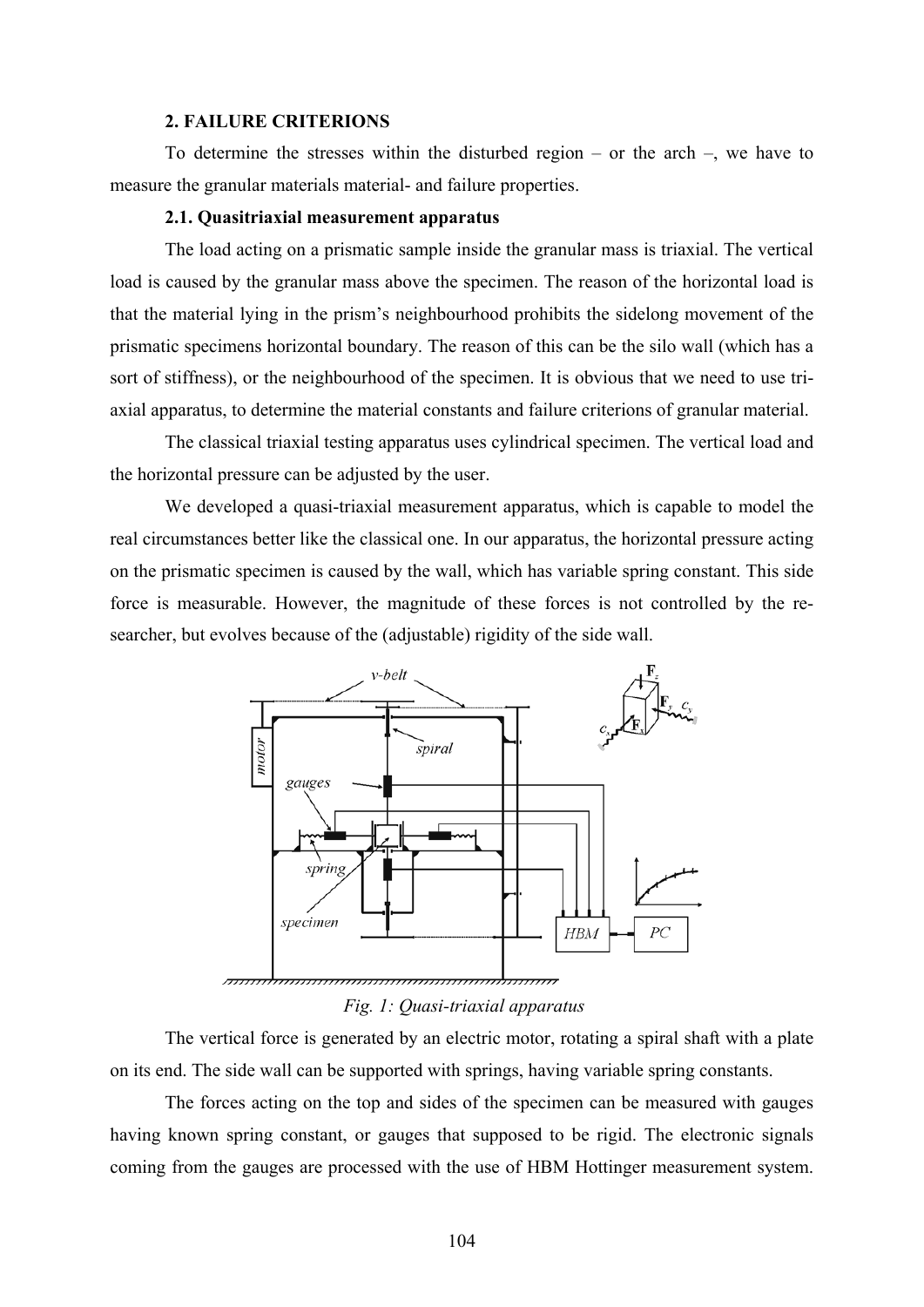It is possible to take into account the friction forces acting on the side walls, with the measurement of forces acting on the bottom plate.

 The quasi-triaxial apparatus is appropriate to measure the material constants belonging to the linear models [3]. In the next chapter, we discuss those failure criterions that are necessary for the investigation of the arching action and can be evaluated using the quasi-triaxial apparatus.

### **2.2. Flow function, an arching parameter**

The quasitriaxial testing apparatus is suitable for the determination of the flow function, which determines the arching capability of granular materials. For the determination of the



*Fig. 2: Flow function* 

flow function, the specimen is precompressed in the quasitriaxial apparatus by the force belonging to the normal stress  $\sigma_1$ , while  $\sigma_2$  horizontal stress prevents the specimen from collapse.

 In a subsequent step, the normal stress is halted, and the walls of the specimen's container are removed. In the next step, the compression of the specimen continues until its collapse. The consolidating

stress  $\sigma_1$  and the force  $f_c$  belonging to the collapse are recorded. The function, which fits the pairs of stresses called flow function.



 **2.3. Bilinear approach** 

*Fig. 3: Bilinear approach* 

Results of quasi triaxial measurements show that the use of bilinear functions to fit on the triaxial test results gives better accuracy than simple linear fit.

The bilinear function is derived from two linear functions as it can be seen in the figure. With the use of bilinear model, we gain more accuracy, and do not loose the simplicity of linear functions.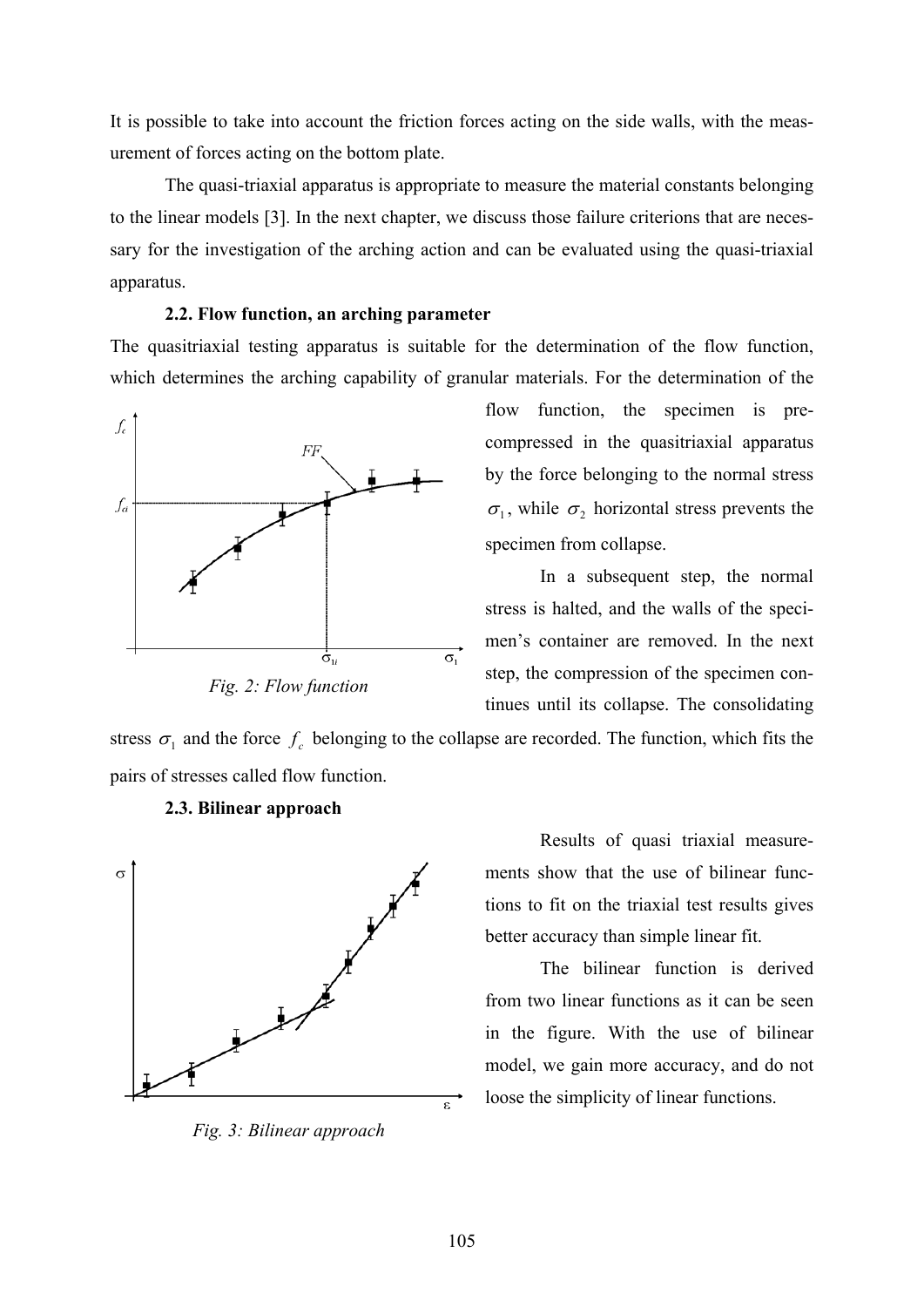#### **2.4. Fabric damage**

The use of bilinear material enables us to define the fabric damage phenomenon. This is the process when inside the material there are microstructural rearrangements because of the increasing stresses. The result of these rearrangements is the abrupt change in the material properties, beside small deformation. The connection point between the two linear functions in the bilinear model indicates this microstructural rearrangement, called fabric damage.

## **3. EXPERIMENTAL AND NUMERICAL INVESTIGATIONS**

With our arching examination apparatus we are investigating the process of formation, damage and the stability of arches inside the granular material.

Our numerical investigations – with the use of finite element method programs – shows that it is important to designate the disturbed region within the granular material, to go on further and determine the stress field within this region. The disturbed region is that region within the granular material, in which the stress state is changed so – because of the change in the boundary conditions (e.g., the opening of the lower part of the hopper) – that the region is capable to wear it's own weight, and support the material lying above it.

 To designate the disturbed region, we use the failure criteria defined above, the flow function used widely in the literature and the fabric damage defined by us. We assume that with the use of these failure criterions, it is possible to designate three different regions within the granular material inside a silo. These three regions are:

1. In the neighbourhood of the granular materials free surface and below, there vertical pressure is not high enough to bring the material in the state, where the fabric damage begins. The material is not consolidated enough to support its own weight, or the weight of the material above it. This region means only the load of the regions below.



*Fig. 4: The three regions* 

2. Deeper inside the granular material the vertical pressure is growing. At one point, the pressure is high enough to consolidate the material in a state, where the fabric damage occurs. Here, because of the microstructural changes inside the granular mass, the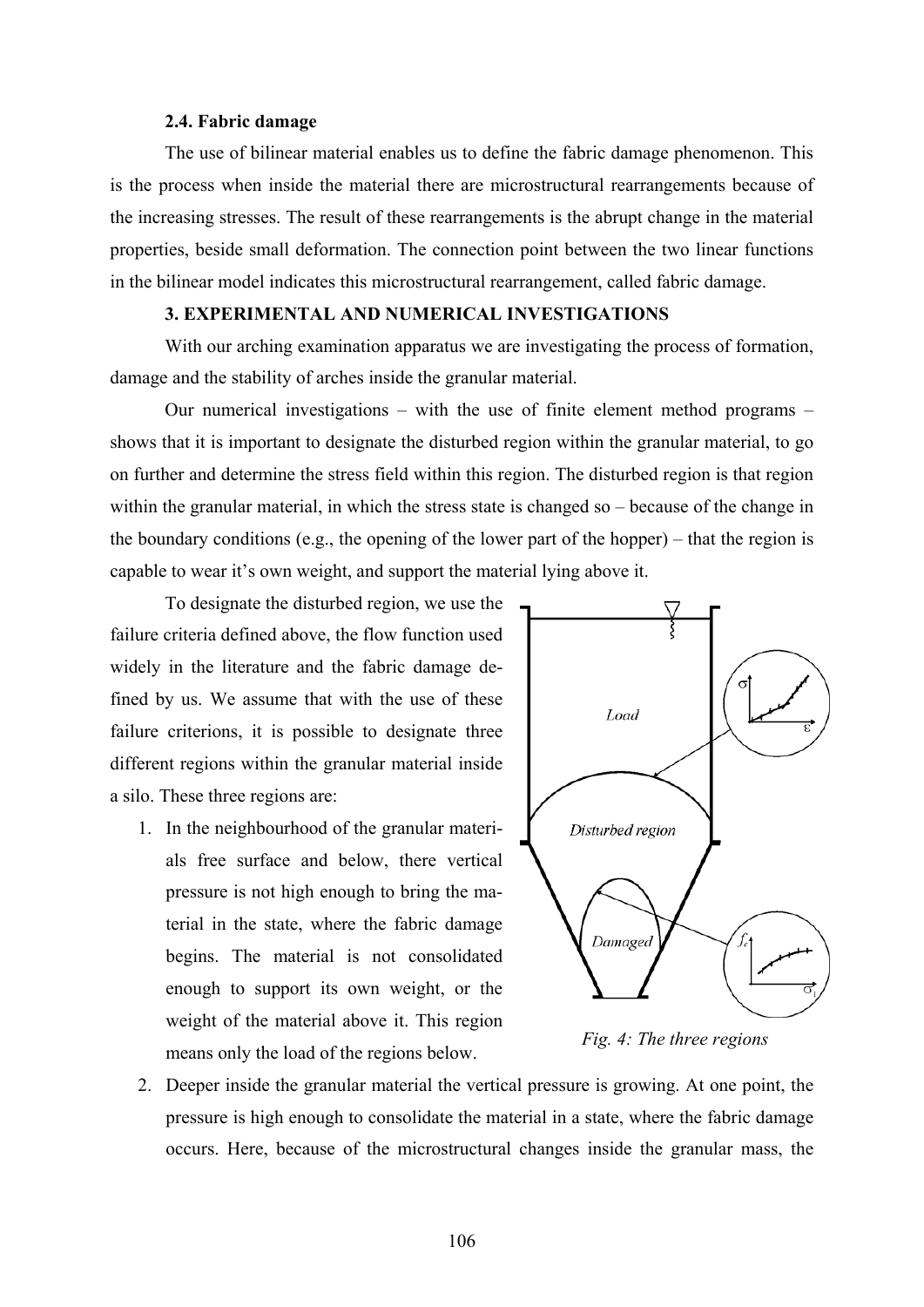consolidated region is capable to wear it's own weight, and support the material lying above it. This is the disturbed region.

3. In the neighbourhood of the silo's bottom, the stress state is entirely different from the stress state can be found in the disturbed region. This is because the stress state is biaxial here (the lower part of the hopper is open). The bearing capacity of granular material in biaxial stress state is defined by the flow function. Therefore, if before the opening of the silo's bottom, the stresses were higher than the stresses defined by the flow function, the granular material is starting to pour out from the silo. The entire region, where the stresses were higher than those defined by the flow function, is pouring out from the hopper. This region is called the damaged region.

After the formation of the initial arches depicted above, there are two possibilities. The disturbed region is capable to support the structure; this means arching. It is possible, that the stresses are developing inside the disturbed region in a form, where Coulomb's classical yield conditions are satisfied, and the arch collapses.

## **4. FURTHER RESEARCH**

We are working on an optical measurement system, which will be able to investigate the microstructural changes inside the granular material. Transparent, optically sensitive ma-



*Fig. 5: Force chains* 

terial (crushed glass) is used, with the pores between the particles filled with liquid, which has the same refractive index as glass. Without pressure on it, the whole assembly is transparent. Because glass becomes anisotropic to shear stress, the stress distribution is made visible with this method. We assume, that the structure of the force chains – made visible with the method explained above  $-$  is changing significantly in the neighbourhood of the fabric damage.

With the use of material properties measured with the quasitriaxial

apparatus, we will be able to create a more accurate finite element model using homogenous, bilinear material model. With this more accurate model, it will be possible to designate –